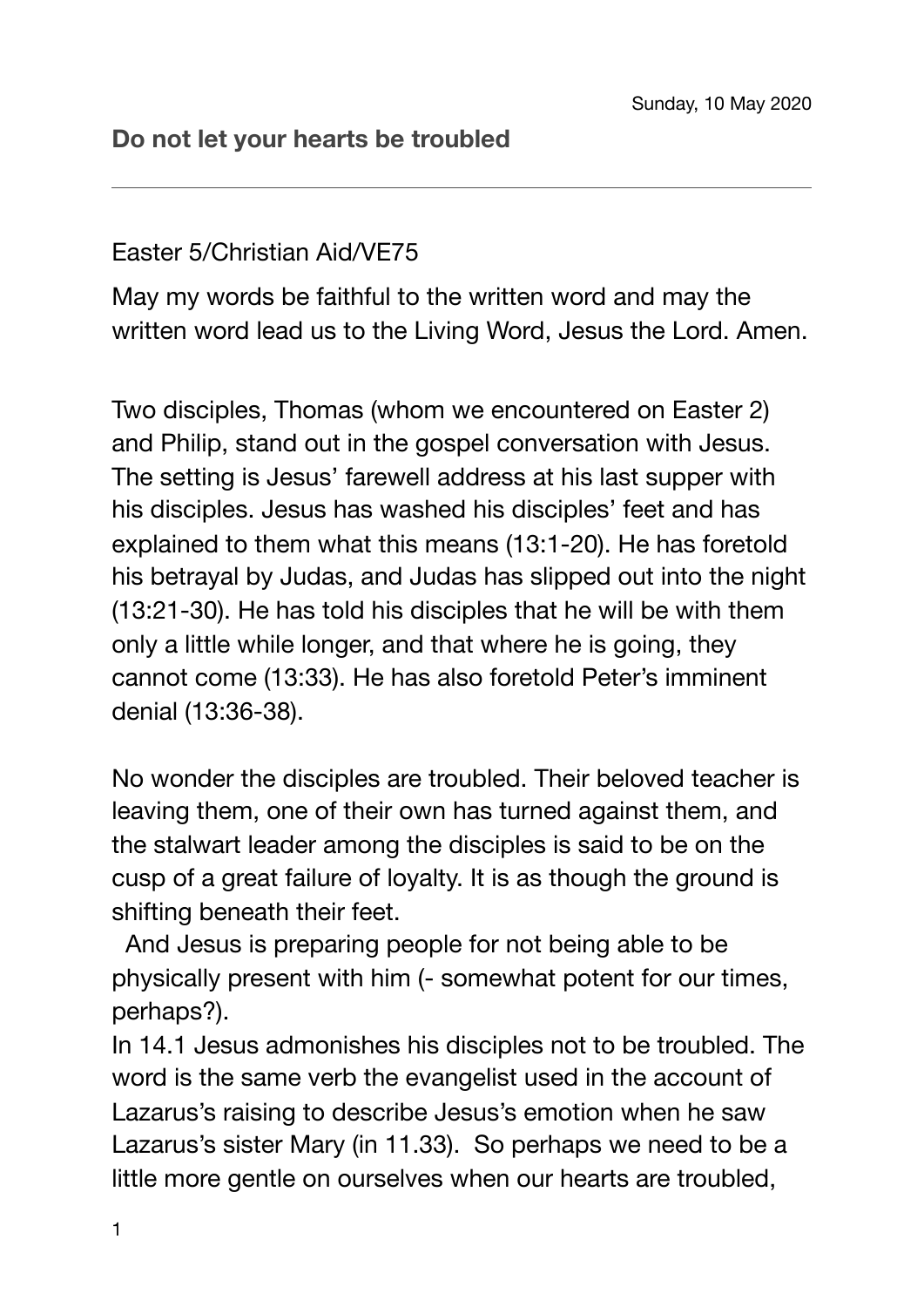that Jesus's was too at times and that the struggle with belief I spoke of on Easter 2 is a continuing one.

Jesus then offers the well known words, 'In my Father's house there are many dwelling places…I go and prepare a place for you.' Ross, on Tuesday, offered the insight that as we 'Zoomworship' we have an a wonderful representation of this. Just look at the screen on Gallery view and you'll see the biblical image leap off the page at you! Importantly this language denotes intimacy and togetherness, not spatial location, as we so often assume in modern Christianity. The Twitter exchanges and angry letters within the CofE at the moment are a sad indictment of this, I believe, where we have taken the battle to be over physical space and buildings, rather than the presence of the Risen Christ among us, within us and beyond us. The Greek word for 'dwelling place' has the same root as the word 'abide', that is a 'being with' Jesus. So, wherever Jesus is, there too are those who believe in him.

When Jesus says that they know the way to the place where he is going (14:4), Thomas, like most characters in the Gospel, takes Jesus quite literally. He wants directions, a road map to this place (14:5). Jesus responds by saying that he himself is the way: "I am the way, and the truth, and the life. No one comes to the Father except through me" (14:6).

Thomas is a bit like those who want a clear road map out of lockdown. 'What's going to happen, when? In what order and what time?' Jesus doesn't get caught in this. Instead he promises his abiding presence. And importantly this is not said against those outside Christianity, rather it is a message of assurance and hope. It is not a phrase we can allow to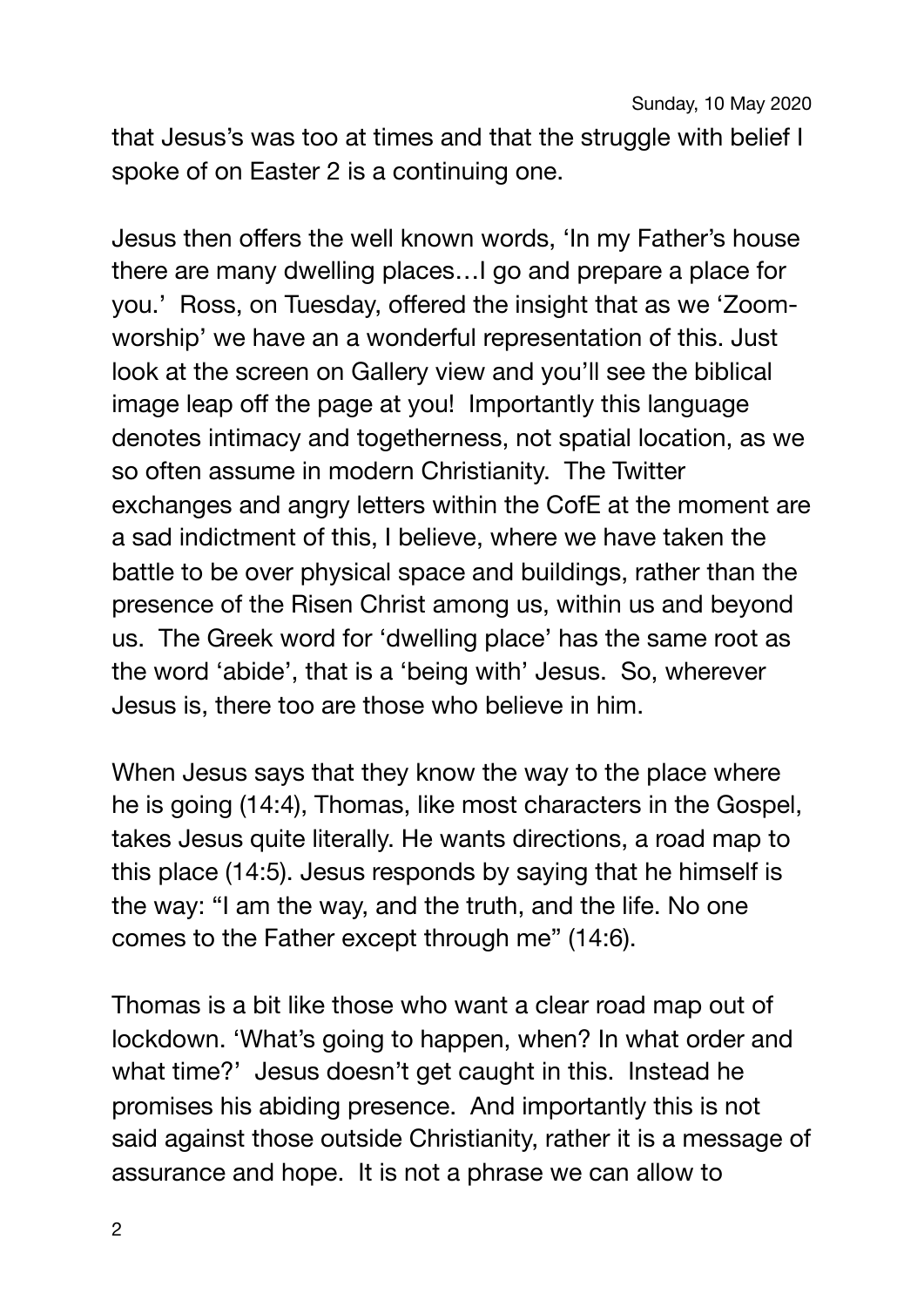become an 'adamantine wall behind which we cower, popping up occasionally to hurl spitballs at those outside our own belief system.'

Jesus knew that his preaching would sometimes cause offence and be mis-used. But then he's not alone in that. As the famous first world war Chaplain Studdert Kennedy has written on his his memorial plaque erected at Worcester Cathedral: A POET: A PROPHET: A PASSIONATE SEEKER AFTER TRUTH: AN ARDENT ADVOCATE OF CHRISTIAN FELLOWSHIP.

He regularly wound up his listeners, and even one of his incumbents entreated him to only have one heresy per sermon, or otherwise it became 'rather tedious'!

Perhaps less well known Woodbine Willie was also a poet. Not one of the great War Poets of the First World War, but his work spoke to people at the time, and some of his work speaks to us. As we think of the sacrifice of the Second World War coming so soon after the First, his words merit attention. In his poem "The Comrade God" he writes:

Art Thou so great that this our bitter crying Sounds in Thine ears like sorrow of a child? Hast Thou looked down on centuries of sighing, And, like a heartless mother, only smiled? …

He rejects this view of God, and then continues:

Only in Him can I find a home to hide me, Who on the Cross was slain to rise again; Only with Him, my Comrade God, beside me, Can I go forth to war with sin and pain. (Brant, page 42)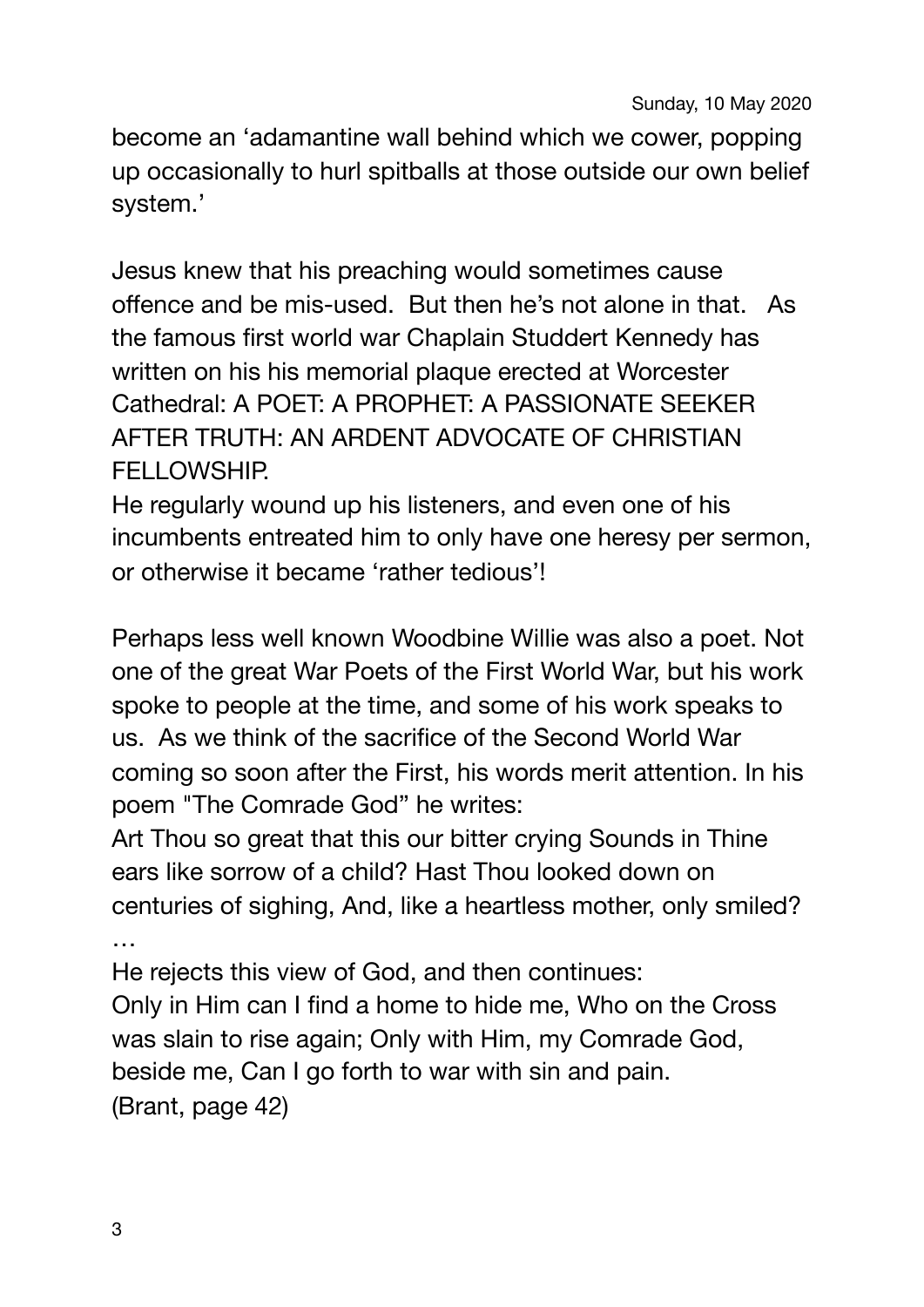Sunday, 10 May 2020

He speaks elsewhere of a fourfold picture of truth: dying, living, risen and ascended: he wrote, 'A new birth without a crucifixion is impossible, a crucifixion without a resurrection would drive any human being stark staring mad. ... To see the world as a crucifix without an empty tomb would be a vision too terrible for any human being to look upon, it would drive him, like Judas, shrieking with horror into the night to which there are no stars. We must have the whole faith. The meaning of life is Advent, Christmas, Good Friday, Easter Day, Ascensiontide, and Pentecost - for the Word became flesh and dwelt amongst us - and that was the manner of Christ's dwelling' (Brant, page 132).

At this moment, as we bring our gratitude for our freedom at so high a cost in the Second World War and the relief of VE Day, we mark a celebration like no other. Yet, as Churchill said in a statement to the House of Commons on VE Day, 1945: 'We may allow ourselves a brief period of rejoicing, but let us not forget for a moment the toils and efforts that lie ahead.'

Today we also think of the needs of those in dire situations around the globe and the amazing ministry of Christian Aid, as we think of our world struggling with COVID-19, we continue to bring to the Church the needs and hopes of all the people, for the glory of God.

Christian Aid has been going for many years, and is the UK's longest-running fundraising week. In the 1940s they helped refugees in need at the end of the Second World War. The vision is to end poverty and they are well known for the saying 'We believe in life before death'. Their purpose is to expose the scandal of poverty and to change structures and systems